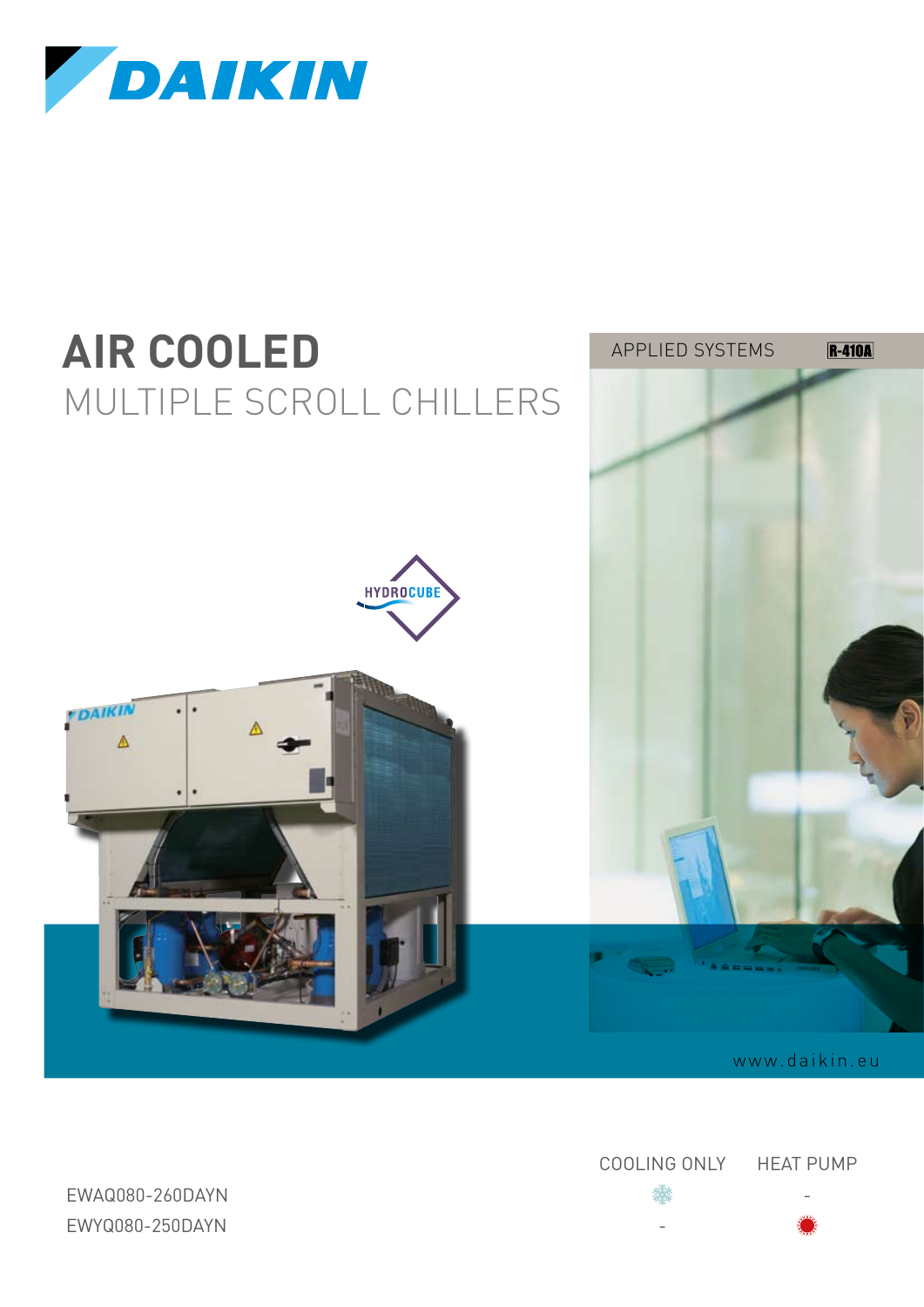

## **ABOUT DAIKIN**

Daikin has a worldwide reputation based on over 80 years' experience in the successful manufacture of high quality air conditioning equipment for industrial, commercial and residential use.

Daikin Europe N.V.

### **INTRODUCTION**

The Daikin Hydrocube multiple scroll chiller represents a combination of technological innovation and control strategy within a single chilled water package. The unit offers a comprehensive and energy efficient solution capable of adapting to meet the needs of the most exacting project requirements. The unit is reliable and efficient due to its multiple compressors and refrigerant circuits running on R-410A and features electronic expansion valves and a low noise level. Installation is easy by virtue of its integrated hydronics. Furthermore, electronic control of the unit is considerably improved by the new control platform plus its connectivity to the Daikin Intelligent manager and I-touch controller.

## **WIDE APPLICATION RANGE**

Cooling only versions and heat pump versions are available between 80 and 260 kW



EWAQ-DAYN  $N =$  Standard model

- EWAQ-DAYN  $P =$  Standard model + single pump (OPSP)
- 
- 
- EWAQ-DAYN  $\mathbf{B}$  = Standard model + single pump (OPSP) + buffer tank (OPBT)

EWAQ-DAYN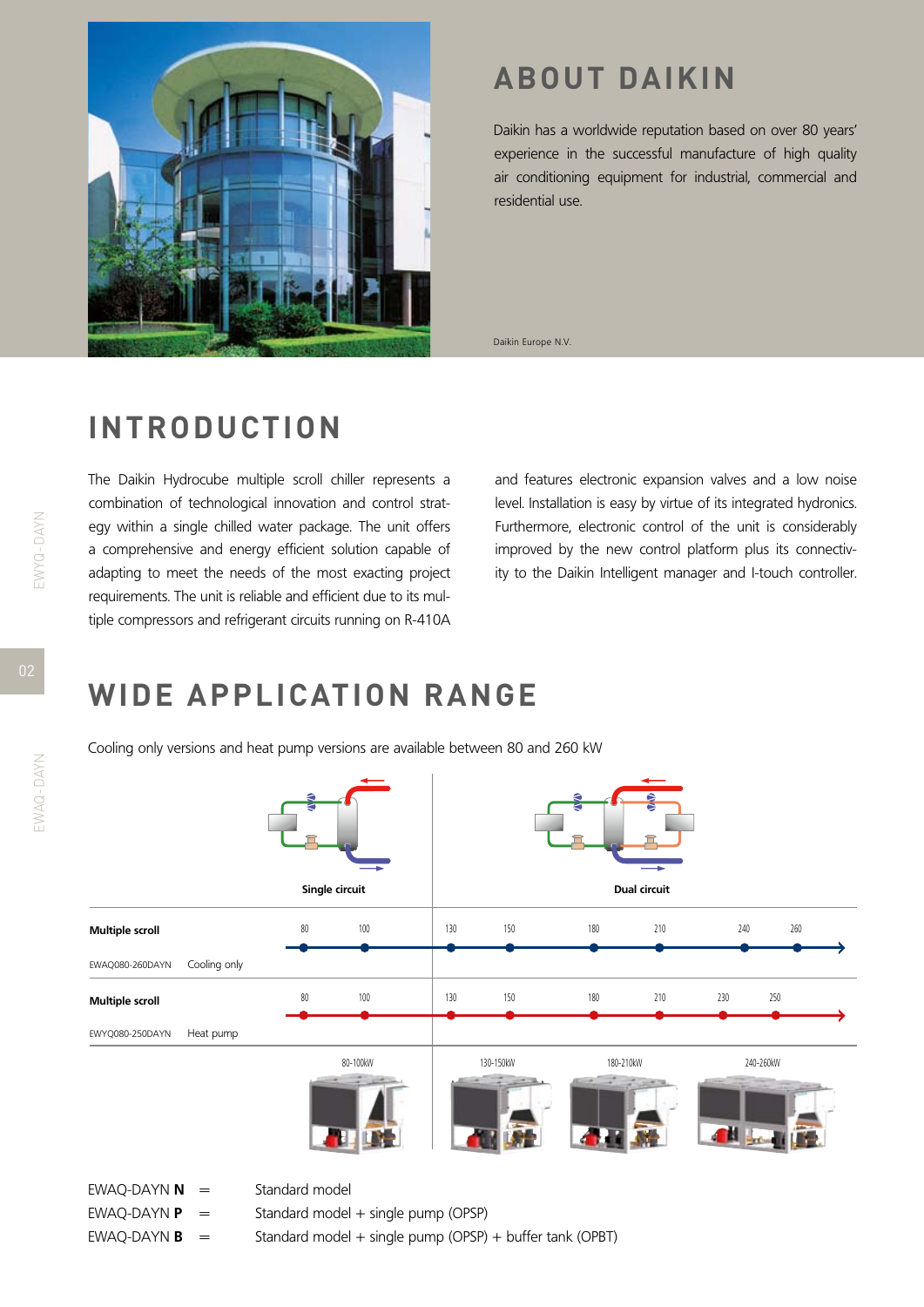

# **Increased reliability and efficiency via multiple refrigerant circuits and multiple compressors per circuit**

#### Multiple scroll compressors

Multiple scroll compressors per unit increase reliability and improve partial load efficiency. A high partial load efficiency with an average ESEER of 4.16 is feasible over the whole range. The unit incorporates highly reliable and efficient scroll compressors (average EER  $= 2.8$ ), for outstanding performance at a low sound level over a wide range of operating conditions.





#### Multiple refrigerant circuits

Tandem scroll compressors on fully independent refrigerant circuits ensure high reliability: if one refrigerant circuit breaks down, the remaining circuits keep operating. A dual circuit heat exchanger (from >100kW) provides excellent part load conditions.

### Electronic expansion valves as standard

The advanced electronic expansion valve reacts quickly to changes in conditions within the unit's wide operating range. Direct control of the system superheat maximises usage of the evaporator at much lower condensing temperatures. This leads to optimised energy consumption at low ambient or partload operation.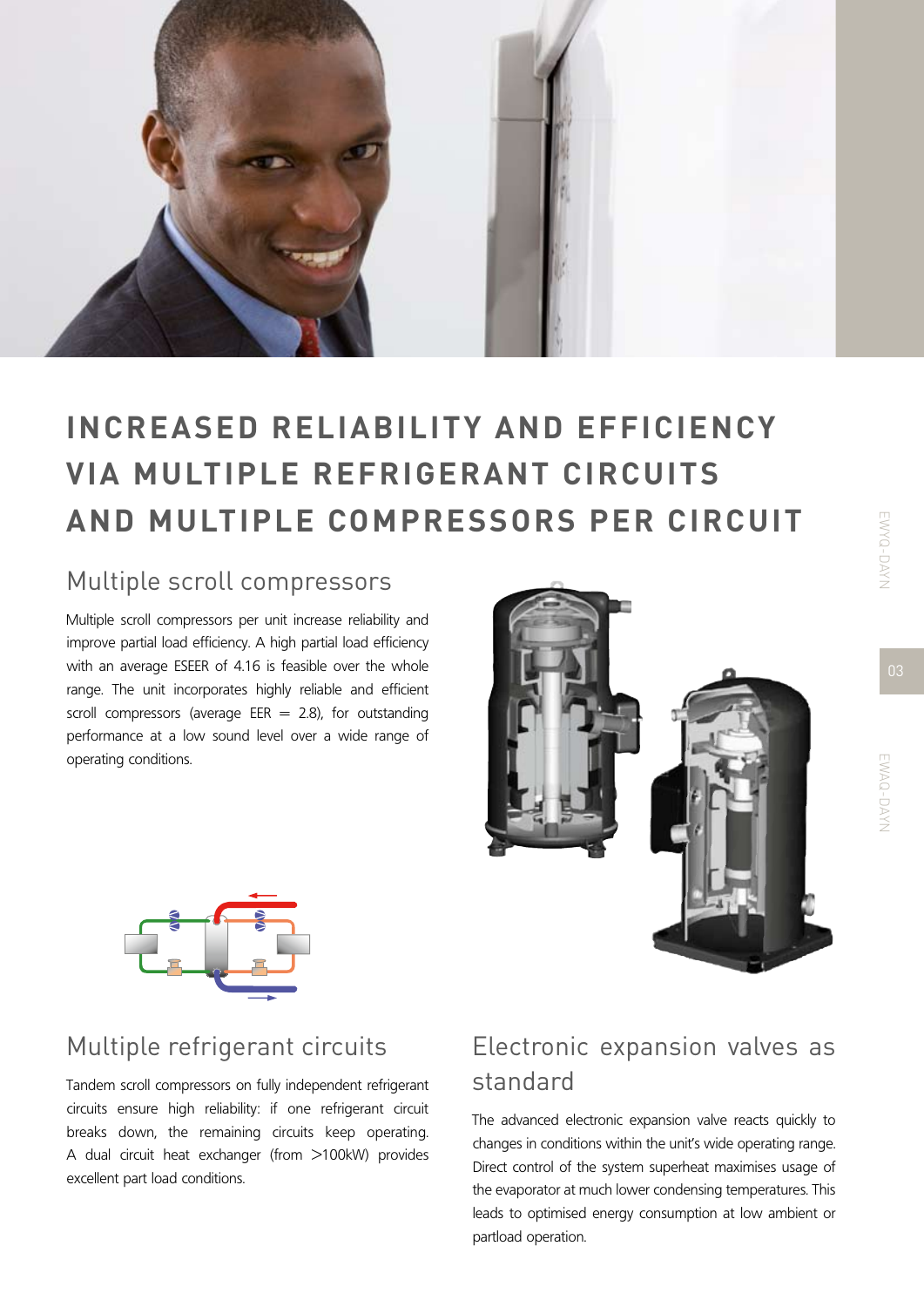## **integrated hydronics**

The multiple scroll chillers come with various associated hydronic component packages to suit customer requirements. Standard fitted hydronics – water filter, air purge and flow switch – are fully integrated within the chiller unit and additional space is available for further optional components. Unit layout is such that all hydronic components can be accessed easily from 3 sides for maintenance purposes.

Integration of the optional components enables the chiller to be made operational in the shortest possible time without the need to add pumps, buffer tanks and expansion tanks etc.

#### Optional hydronics

Various pump options are available comprising different modular concepts providing flexibility in customer choice.

- › **Single pump** (OPSP) available ESP at nominal flow rate of 120kPa, shut-off valves on the water side and water manometer. A 35 or 50 litre expansion tank is also included.
- › **High ESP pump** (OPHP) available ESP at nominal flow rate of 200kPa.
- **Twin pump** (OPTP) twin pump motors with a single housing.
- **Built-in buffer tank** (OPBT) includes a 200 litre buffer tank and is based on the OPSP or higher specification. The choice of this option substantially reduces chiller installation time.
- **Regulating valve** included with pump options to enable the control of the water flow rate in the system.
- Low temperature options
	- Low LWE down to -10°C (OPZL)
	- Evaporator heater tape for low ambient climates (OP10)

1. Air vent

- 2. Flow Switch
- 3. Buffer tank
- 4. Pump
- 5. Brased plate heat exchanger
- 6. Expansion vessel

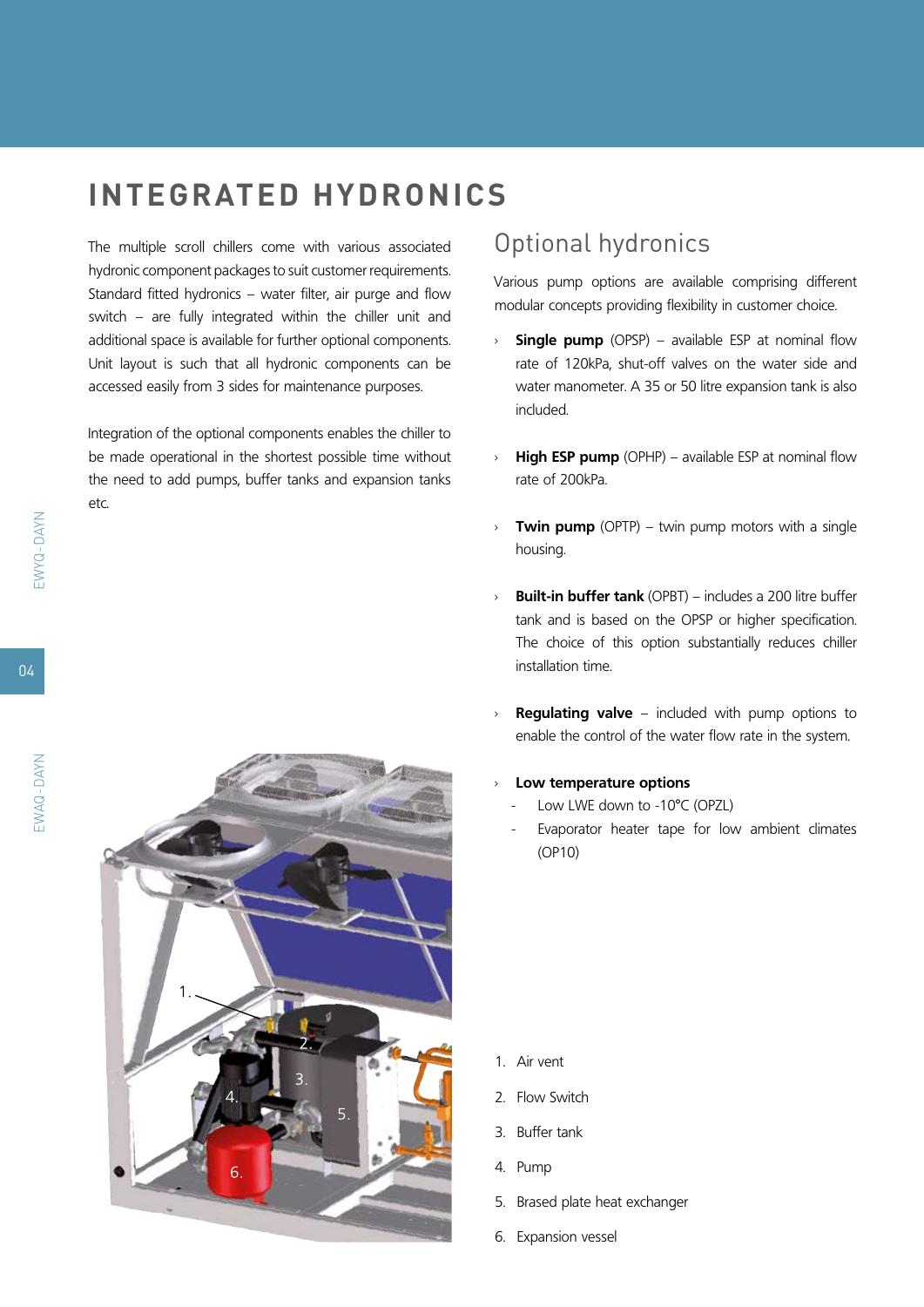

# **low OPERATIONAL SOUND level**

Sound suppression is given high priority by Daikin.

For those particularly sound sensitive applications where the standard average sound level of 89 dBA does not offer the desired sound level, OPLN (option low noise) further reduces the operational sound level by 5 dBA. Particular attention has been given to any component that can generate sound or vibration.

Option low noise consists of compressor jackets, insulated cabinet and inverter fans.

Inverter fans offer a linear sound reduction in function of the ambient.

Inverter fans (OPIF):



<sup>(1)</sup> Reduction of fan noise (2) Reduction of compressor noise

In addition, the inverter fans offer stable condensing pressure at low ambient temperatures, allowing more efficient partload operation of the unit.

### **R-410A refrigerant**

R-410A was the logical choice for the Daikin  $R-410A$ multiple scroll chiller because today it is one of the most promising refrigerants in terms of efficiency, stability and environmental impact.

R-410A offers a small swept volume, a good heat exchange capacity and leads to reduced component sizes of items such as heat exchangers and tubing.

## **easy installation and maintenance**

All hydronics can be accessed simply from three sides, while the separate switchbox is also easily accessible from the side of the unit, facilitating the maintenance of the chiller.

The compactness of the unit allows it to be easily transported and manoeuvred into its final position. Due to the integrated hydronic components, the chiller can be easily connected to the system.

# **High corrosion resistance**

The robust all-weather chassis can stand up to demanding urban and industrial environments. The high-quality Daikin plate work consists of a galvanized steel plate with a zinc phosphate coating, and is epoxy powder painted. Condensers are standard PE treated, increasing resistance to acid rain and saline corrosion.

05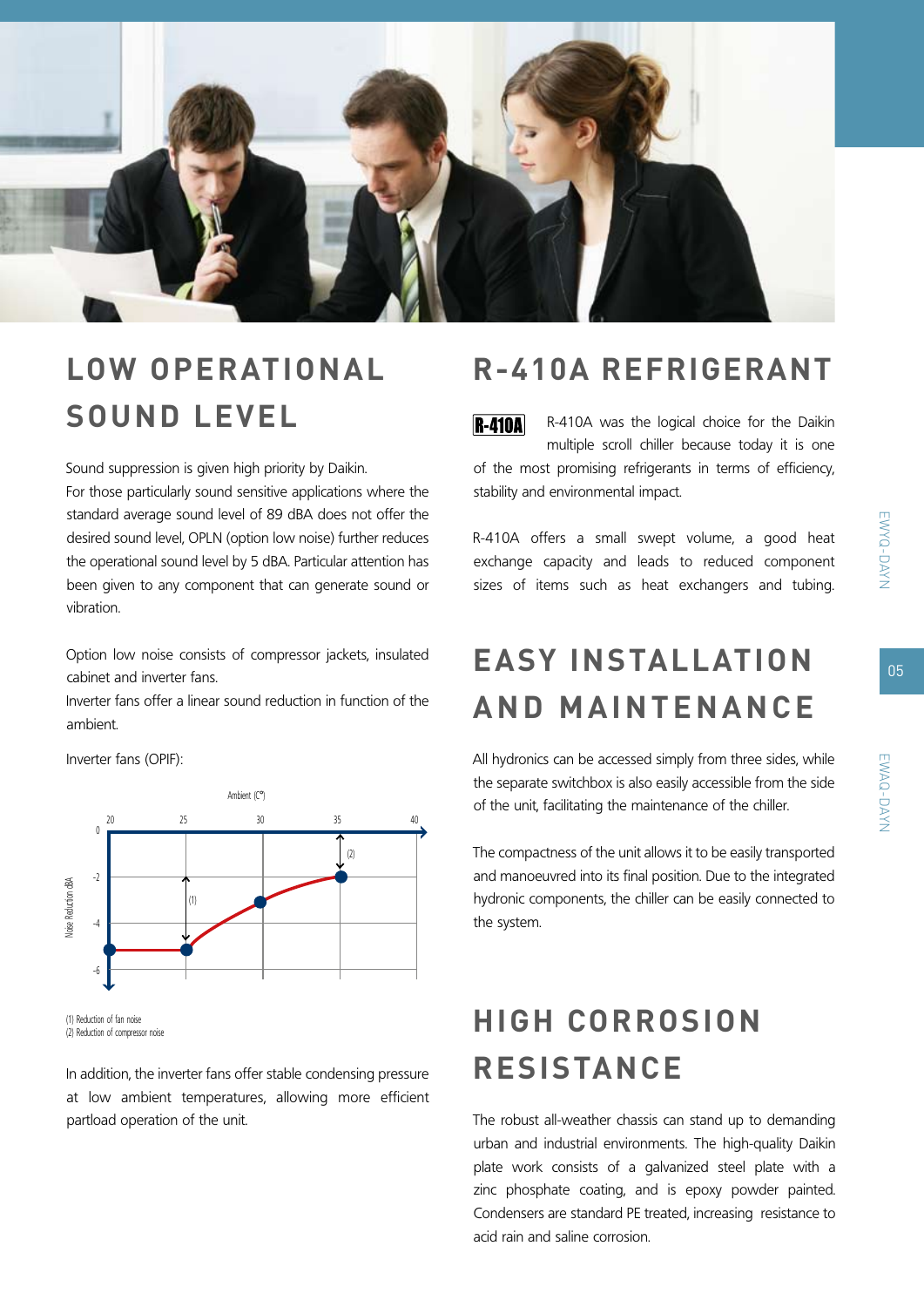

## **Electronic control**

EWYQ-DAYN

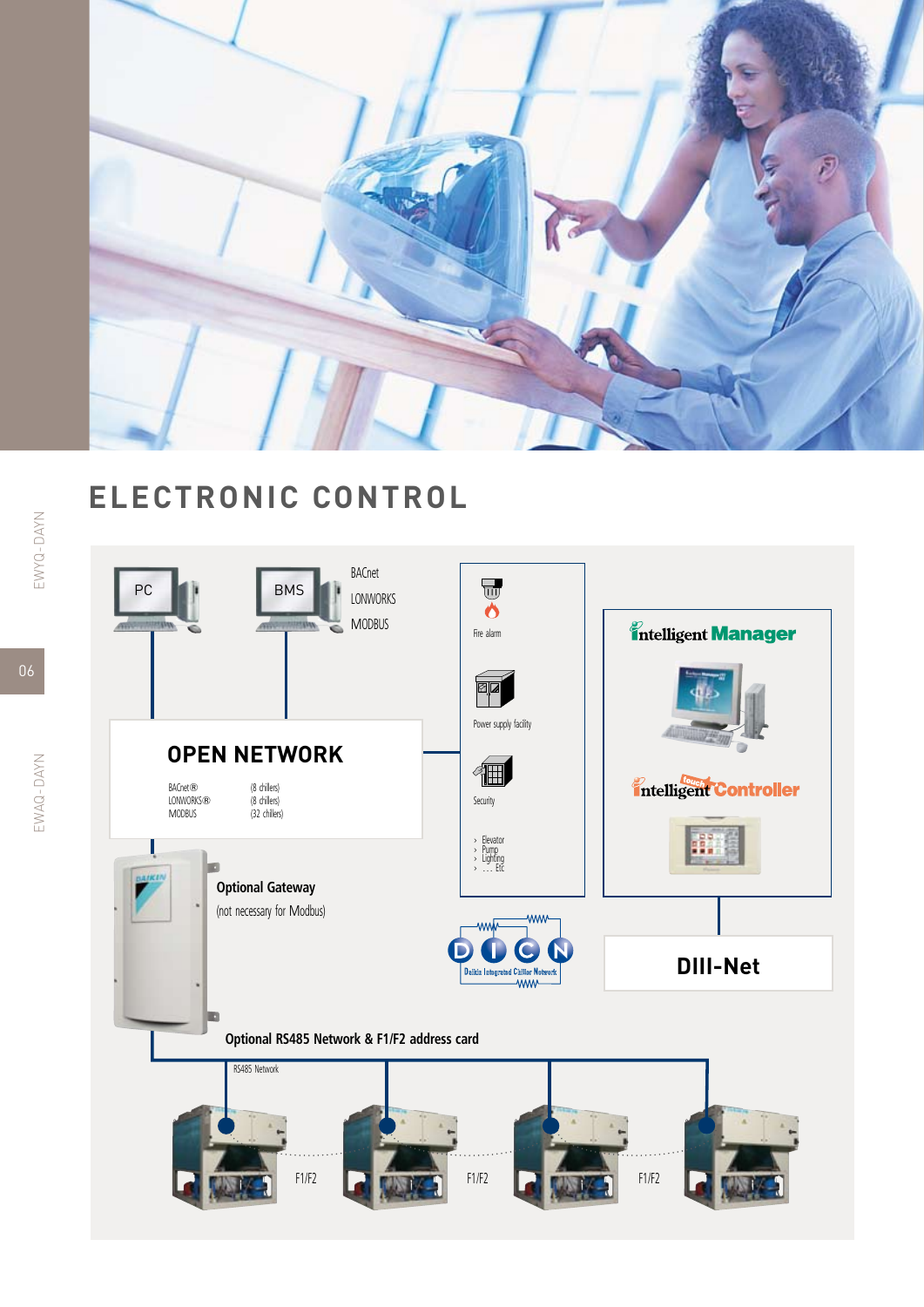

### New control platform

The Multiple Scroll Chiller incorporates the latest Daikin controller (PCAS0) with a new powerful LCD interface, offering accurate control of all functional parameters in an extremely user-friendly way.



## Integration in building management systems

The PCASO control platform can be integrated into various Building Management Systems. An RS485 supervisiory network, more commonly known as MODBUS, can control up to 32 chillers. By using an optional gateway for either BACnet or LONWORKS, a maximum of 8 chillers per gateway can be controlled.



### Daikin integrated chiller network (DICN)

The Daikin in-house developed hardware and software offers the possibility of DICN functionality, allowing simultaneous operation of up to 4 chillers. By using the optional address card EKACPG (one per integrated chiller), the DICN enables you to operate a 1.1 megaWatt chiller from a single controller.



## Communication with other Daikin units (DIII-Net)

For easy integration with Daikin DX products, the chillers can communicate via the F1/ F2 terminals on DIII-net. In addition communication to Daikin D-BACS devices such as Intelligent Manager and I-Touch controller is possible.

07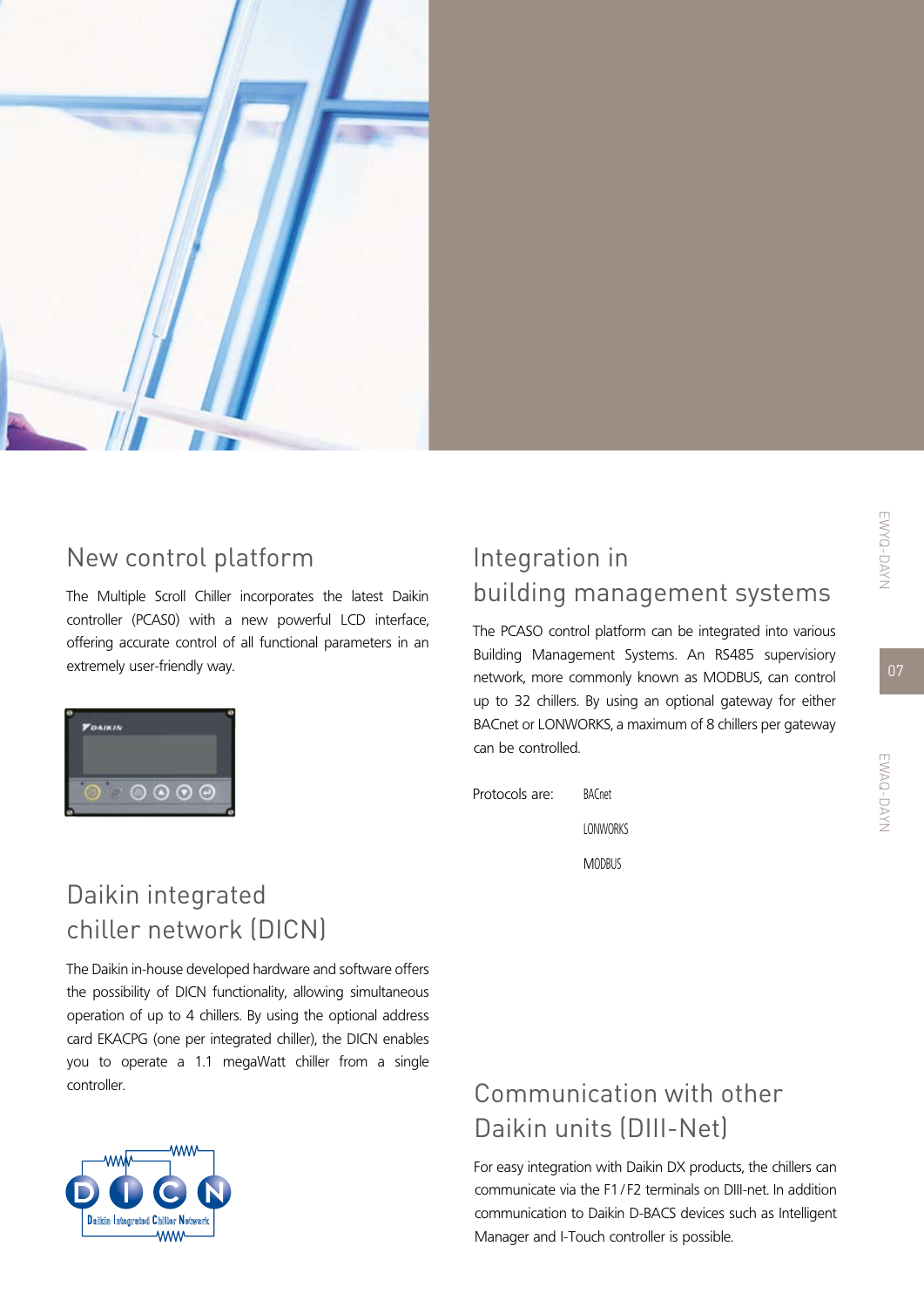## **Specifications**

| <b>EWAQ-DAYN</b>     |                                    |                     | EWAQ080DAYN       | EWAQ100DAYN                              | EWAQ130DAYN       |  |  |
|----------------------|------------------------------------|---------------------|-------------------|------------------------------------------|-------------------|--|--|
| Nominal capacity     | cooling                            | kW                  | 80                | 105                                      | 131               |  |  |
| Capacity Steps       |                                    | $\%$                | $0 - 50 - 100$    | $0 - 50 - 100$                           | 0-25-50-75-100    |  |  |
| Nominal input        | coolina                            | kW                  | 26.4              | 36.2                                     | 46.6              |  |  |
| EER                  |                                    |                     | 3.03              | 2.90                                     | 2.81              |  |  |
| ESEER                |                                    |                     | 4.12              | 4.00                                     | 4.34              |  |  |
| colour               |                                    |                     |                   | Ivory white / Munsell code 5Y7.5 / 1     |                   |  |  |
| Casing               | material                           |                     |                   | Polyester painted galvanised steel plate |                   |  |  |
| Dimensions (HxWxD)   |                                    | mm                  | 2,311x2,000x2,566 | 2,311x2,000x2,566                        | 2,311x2,000x2,631 |  |  |
| Machine weight       |                                    | kg                  | 1,350             | 1,400                                    | 1,500             |  |  |
|                      | type                               |                     |                   | Brased plate                             |                   |  |  |
|                      | minimum water volume in the system |                     | 358               | 470                                      | 295               |  |  |
| Water Heat Exchanger | nominal water flow rate            | l/min               | 229               | 301                                      | 377               |  |  |
|                      | nominal water pressure drop        | kPa                 | 59                | 58                                       | 52                |  |  |
|                      | unit water volume                  |                     | 15                | 15                                       | 17                |  |  |
| Hydraulic components | nominal water pressure drop unit   | kPa                 | 66                | 67                                       | 64                |  |  |
|                      | nominal air flow                   | m <sup>3</sup> /min | 780               | 780                                      | 800               |  |  |
| Fan                  | model                              | quantity            | 4                 | 4                                        | 4                 |  |  |
|                      | speed                              | rpm                 | 880               | 880                                      | 900               |  |  |
|                      | motor output                       | W                   | 500               | 500                                      | 600               |  |  |
|                      | type                               |                     | Scroll compressor |                                          |                   |  |  |
| Compressor           | model                              | quantity            | 2 x SJ180         | 2 x SJ240                                | 4 x SJ161         |  |  |
| Sound Power          | cooling                            | dBA                 | 86                | 86                                       | 88                |  |  |
|                      | refrigerant type                   |                     |                   | R-410A                                   |                   |  |  |
|                      | refrigerant charge                 | kg                  | 33                | 33                                       | $(19 + 19)$       |  |  |
| Refrigerant circuit  | no of circuits                     |                     | $\overline{1}$    |                                          | $\overline{2}$    |  |  |
|                      | refrigerant control                |                     |                   | Electronic expansion valve               |                   |  |  |
| Power Supply         |                                    |                     |                   | 400V/50Hz/3 $\sim$                       |                   |  |  |

**options & accessories**

| <b>OPTIONS</b>     |                                 |                            |                      |                             |              |               |                |
|--------------------|---------------------------------|----------------------------|----------------------|-----------------------------|--------------|---------------|----------------|
|                    |                                 |                            |                      | <b>Integrated Hydronics</b> |              |               |                |
| Reference          | <b>Products</b>                 | Single<br>pump contact     | Twin pump<br>contact | Single<br>pump              | Twin<br>pump | High ESP pump | Buffer<br>tank |
|                    |                                 | OPSC                       | OPTC                 | OPSP                        | OPTP         | OPHP          | OPBT           |
| EWAQ-DAYN          | 080-100-130-150-180-210-240-260 | $\bullet$                  | $\bullet$            | $\bullet$                   | $\bullet$    | $\bullet$     | $\bullet$      |
| <b>ACCESSORIES</b> |                                 |                            |                      |                             |              |               |                |
|                    |                                 | <b>Communication cards</b> |                      |                             | LON gateway  |               |                |
| Reference          | <b>Products</b>                 | EKACPG                     |                      |                             | EKLONPG      |               |                |
| EWAQ-DAYN          | 080-100-130-150-180-210-240-260 | ٠                          |                      |                             |              | $\bullet$     |                |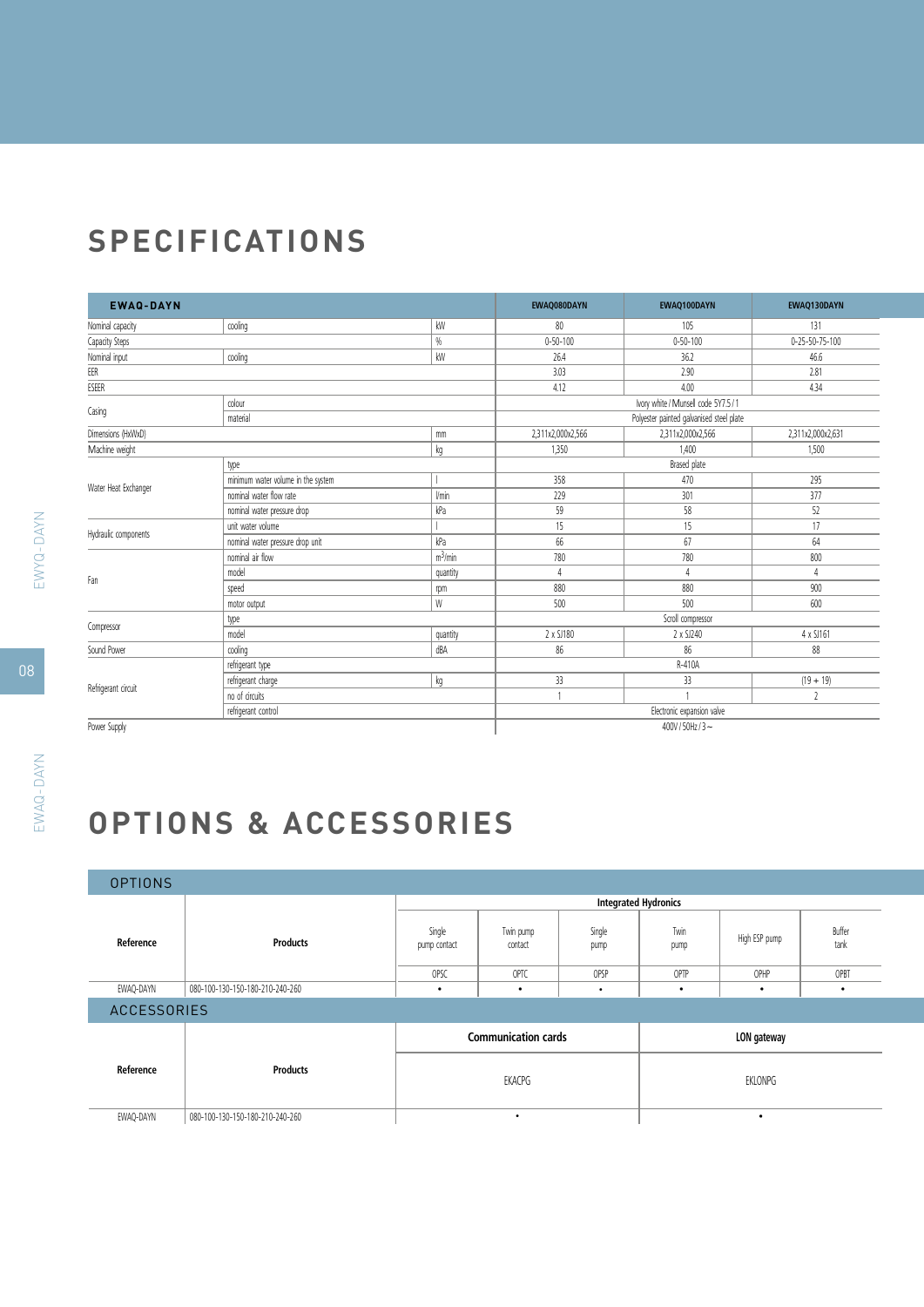| EWAQ150DAYN              | EWAQ180DAYN                | EWAQ210DAYN                              | EWAQ240DAYN              | EWAQ260DAYN       |  |  |  |  |
|--------------------------|----------------------------|------------------------------------------|--------------------------|-------------------|--|--|--|--|
| 152                      | 182                        | 209                                      | 236                      | 254               |  |  |  |  |
| $0 - 25 - 50 - 75 - 100$ | 21/29-43/50/57-71/79-100   | 0-25-50-75-100                           | 22/28-40/50/56-72/78-100 | 0-25-50-75-100    |  |  |  |  |
| 56.3                     | 64.5                       | 74.6                                     | 82.8                     | 94.0              |  |  |  |  |
| 2.70                     | 2.82                       | 2.80                                     | 2.85                     | 2.70              |  |  |  |  |
| 4.22                     | 4.36                       | 4.32                                     | 4.20                     | 4.00              |  |  |  |  |
|                          |                            | Ivory white / Munsell code 5Y7.5 / 1     |                          |                   |  |  |  |  |
|                          |                            | Polyester painted galvanised steel plate |                          |                   |  |  |  |  |
| 2,311x2,000x2,631        | 2,311x2,000x3,081          | 2,311x2,000x3,081                        | 2,311x2,000x4,850        | 2,311x2,000x4,850 |  |  |  |  |
| 1,550                    | 1,800                      | 1,850                                    | 3,150                    | 3,250             |  |  |  |  |
|                          | Brased plate               |                                          |                          |                   |  |  |  |  |
| 341                      | 408                        | 468                                      | 529                      | 569               |  |  |  |  |
| 436                      | 522                        | 599                                      | 677                      | 728               |  |  |  |  |
| 49                       | 52                         | 53                                       | 51                       | 47                |  |  |  |  |
| 19                       | 25                         | 27                                       | 39                       | 42                |  |  |  |  |
| 63                       | 72                         | 79                                       | 83                       | 85                |  |  |  |  |
| 860                      | 1,290                      | 1,290                                    | 1,600                    | 1,600             |  |  |  |  |
| 4                        | 6                          | 6                                        | 8                        | 8                 |  |  |  |  |
| 970                      | 970                        | 970                                      | 900                      | 900               |  |  |  |  |
| 1,000                    | 1,000                      | 1,000                                    | 600                      | 600               |  |  |  |  |
|                          |                            | Scroll compressor                        |                          |                   |  |  |  |  |
| 4 x SJ180                | $(2x S1180 + 2x S1240)$    | 4 x SJ240                                | $(2x SJ240 + 2x SJ300)$  | 4 x SJ300         |  |  |  |  |
| 89                       | $90\,$                     | 90                                       | 91                       | 91                |  |  |  |  |
|                          |                            | R-410A                                   |                          |                   |  |  |  |  |
| $(25 + 25)$              | $(29 + 29)$                | $(28 + 28)$                              | $(39 + 39)$              | $(39 + 39)$       |  |  |  |  |
| $\overline{2}$           | $\overline{2}$             | $\overline{\phantom{a}}$                 | $\overline{2}$           | $\overline{2}$    |  |  |  |  |
|                          | Electronic expansion valve |                                          |                          |                   |  |  |  |  |

400V/50Hz/3~

| Noise & HP Control |                  | Electrical<br>LWE |                   |                |              |                       | Refrigerant           | Condenser      |
|--------------------|------------------|-------------------|-------------------|----------------|--------------|-----------------------|-----------------------|----------------|
| Low noise          | Inverter<br>tans | Low<br>Glycol     | Evaporator heater | Main<br>switch | A/V<br>meter | Pressure relief valve | Suction<br>stop valve | Coil<br>guards |
| OPRN               | OPIF             | OPZL              | OP10              | OP52           | OP57         | OP03                  | OP12                  | OPCG           |
|                    | $\bullet$ (3)    | $\bullet$         |                   | <b>STD</b>     |              | $\bullet$             | $\bullet$             |                |

| Modbus gateway - Bacnet gateway | Remote user interface |
|---------------------------------|-----------------------|
| FKBNPG                          | <b>EKRUPG</b>         |
|                                 |                       |

Notes: (3) Not available with Option OPLN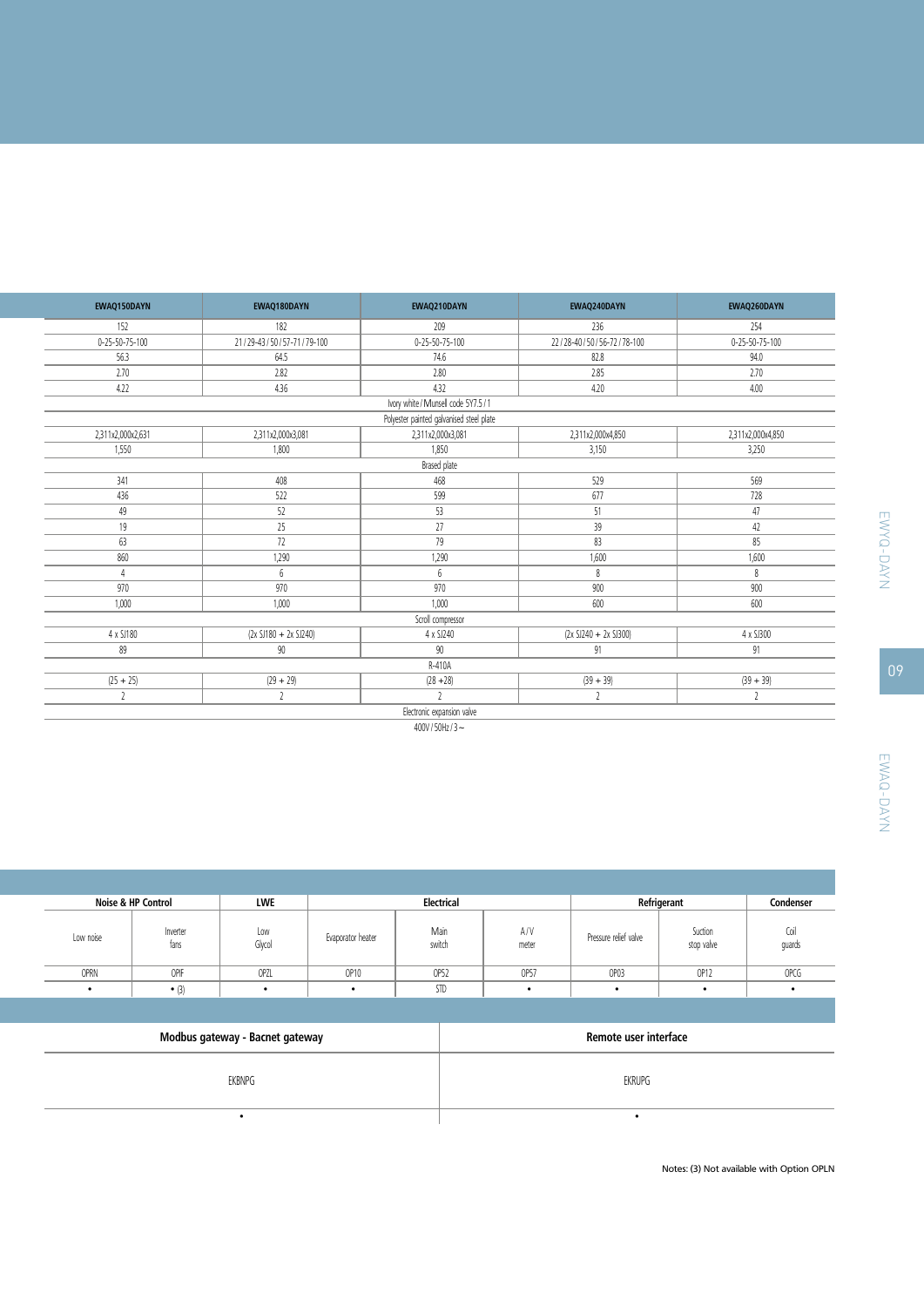## **Specifications**

| <b>EWYQ-DAYN</b>     |                                    |               | EWYQ080DAYN        | EWYQ100DAYN                | EWYQ130DAYN                          |                          |  |  |
|----------------------|------------------------------------|---------------|--------------------|----------------------------|--------------------------------------|--------------------------|--|--|
|                      | cooling                            | kW            |                    | 77                         | 100                                  | 136                      |  |  |
| Nominal capacity     | heating                            | Kw            |                    | 87.7                       | 114                                  | 149                      |  |  |
| Capacity steps       |                                    | $\frac{0}{0}$ |                    | $0 - 50 - 100$             | $0 - 50 - 100$                       | $0 - 25 - 50 - 75 - 100$ |  |  |
|                      | cooling                            | kW            |                    | 26.5                       | 36.2                                 | 47.6                     |  |  |
| Nominal input        | heating                            | kW            |                    | 30.0                       | 38.1                                 | 49.6                     |  |  |
| $\mathsf{EER}$       |                                    |               |                    | 2.91                       | 2.76                                 | 2.86                     |  |  |
| COP                  |                                    |               |                    | 2.92                       | 2.99                                 | 3.00                     |  |  |
| ESEER                |                                    |               |                    | 4.00                       | 3.81                                 | 4.31                     |  |  |
|                      | colour                             |               |                    |                            | Ivory white / Munsell code 5Y7.5 / 1 |                          |  |  |
| Casing               | material                           |               |                    |                            |                                      |                          |  |  |
| Dimensions (HxWxD)   |                                    | mm            |                    | 2,311x2,000x2,566          | 2,311x2,000x2,566                    | 2,311x2,000x2,631        |  |  |
| Machine weight       |                                    | kg            |                    | 1,400                      | 1,450                                | 1,550                    |  |  |
|                      | type                               |               |                    | <b>Brased</b> plate        |                                      |                          |  |  |
|                      | minimum water volume in the system |               |                    | 393                        | 511                                  | 334                      |  |  |
|                      | nominal water flow rate            | cooling       |                    | 221                        | 287                                  | 390                      |  |  |
| Water Heat Exchanger |                                    | heating       |                    | 251                        | 327                                  | 427                      |  |  |
|                      | nominal water pressure drop        |               | cooling            | 36                         | 36                                   | 43                       |  |  |
|                      |                                    | kPa           | heating            | 47                         | 46                                   | 51                       |  |  |
|                      | unit water volume                  |               |                    | 15                         | 15                                   | 17                       |  |  |
| Hydraulic components |                                    |               | cooling            | 42                         | 43                                   | 55                       |  |  |
|                      | nominal water pressure drop unit   | kPa           | heating            | 53                         | 56                                   | 65                       |  |  |
|                      | nominal air flow                   | m / min       |                    | 780                        | 780                                  | 800                      |  |  |
|                      | model                              | quantity      |                    | 4                          | 4                                    | $\overline{4}$           |  |  |
| Fan                  | speed                              | rpm           |                    | 880                        | 880                                  | 900                      |  |  |
|                      | motor output                       | W             |                    | 500                        | 500                                  | 600                      |  |  |
|                      | type                               |               |                    | Scroll compressor          |                                      |                          |  |  |
| Compressor           | model                              | quantity      |                    | 2 x SJ180                  | 2 x SJ240                            | 4 x SJ161                |  |  |
| Sound Power          | cooling                            | dBA           |                    | 86                         | 86                                   | 88                       |  |  |
|                      | refrigerant type                   |               |                    |                            | R-410A                               |                          |  |  |
|                      | refrigerant charge                 | kg            |                    | 33                         | 37                                   | $(22 + 22)$              |  |  |
| Refrigerant circuit  | no of circuits                     |               |                    | 1                          |                                      | $\overline{2}$           |  |  |
|                      | refrigerant control                |               |                    | Electronic expansion valve |                                      |                          |  |  |
| Power Supply         |                                    |               | 400V/50Hz/3 $\sim$ |                            |                                      |                          |  |  |

 $\mathfrak{supp}$ 

**options & accessories**

| <b>OPTIONS</b>     |                                 |                             |                      |                |              |               |                |  |  |
|--------------------|---------------------------------|-----------------------------|----------------------|----------------|--------------|---------------|----------------|--|--|
|                    |                                 | <b>Integrated Hydronics</b> |                      |                |              |               |                |  |  |
| Reference          | <b>Products</b>                 | Single<br>pump contact      | Twin pump<br>contact | Single<br>pump | Twin<br>pump | High ESP pump | Buffer<br>tank |  |  |
|                    |                                 | OPSC                        | OPTC                 | OPSP           | OPTP         | OPHP          | OPBT           |  |  |
| EWYQ-DAYN          | 080-100-130-150-180-210-230-250 | $\bullet$                   | $\bullet$            | $\bullet$      | $\bullet$    | $\bullet$     | ٠              |  |  |
| <b>ACCESSORIES</b> |                                 |                             |                      |                |              |               |                |  |  |
|                    |                                 | <b>Communication cards</b>  |                      |                | LON gateway  |               |                |  |  |
| Reference          | <b>Products</b>                 | EKACPG                      |                      |                |              | EKLONPG       |                |  |  |
| EWYQ-DAYN          | 080-100-130-150-180-210-230-250 | $\bullet$                   |                      |                |              | ٠             |                |  |  |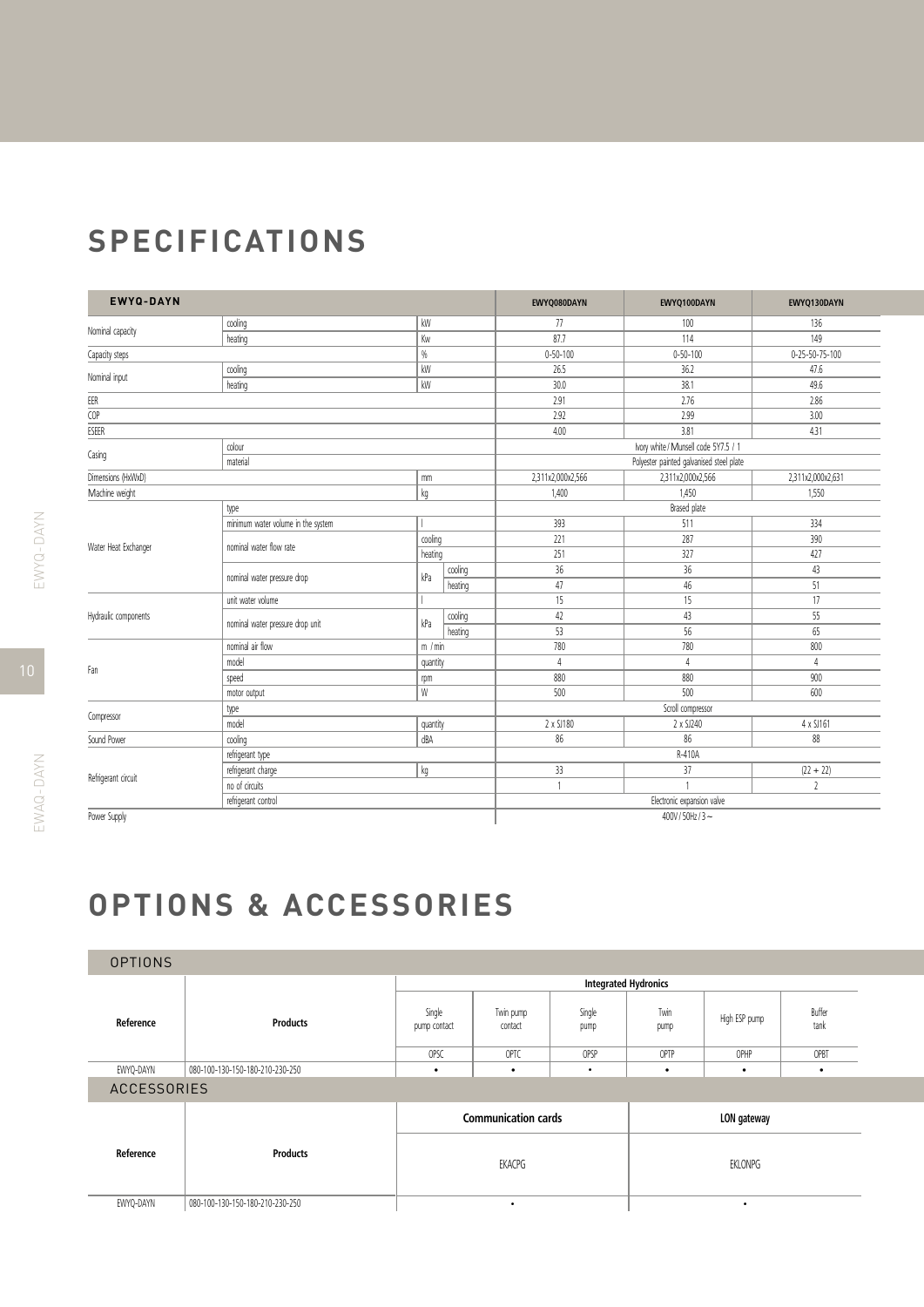| EWYQ150DAYN              | EWYQ180DAYN                | EWYQ210DAYN                              | EWYQ230DAYN              | EWYQ250DAYN              |  |  |  |  |
|--------------------------|----------------------------|------------------------------------------|--------------------------|--------------------------|--|--|--|--|
| 145                      | 183                        | 211                                      | 231                      | 252                      |  |  |  |  |
| 165                      | 199                        | 225                                      | 258                      | 281                      |  |  |  |  |
| $0 - 25 - 50 - 75 - 100$ | 21/29-43/50/57-71/79-100   | 0-25-50-75-100                           | 22/28-44/50/56-72/78-100 | $0 - 25 - 50 - 75 - 100$ |  |  |  |  |
| 55.7                     | 63.8                       | 75.3                                     | 82.2                     | 93.5                     |  |  |  |  |
| 58.8                     | 68.0                       | 77.0                                     | 84.2                     | 96.6                     |  |  |  |  |
| 2.60                     | 2.87                       | 2.80                                     | 2.81                     | 2.70                     |  |  |  |  |
| 2.81                     | 2.93                       | 2.92                                     | 3.06                     | 2.91                     |  |  |  |  |
| 4.07                     | 4.33                       | 4.23                                     | 4.20                     | 4.00                     |  |  |  |  |
|                          |                            | Ivory white / Munsell code 5Y7.5 / 1     |                          |                          |  |  |  |  |
|                          |                            | Polyester painted galvanised steel plate |                          |                          |  |  |  |  |
| 2,311x2,000x2,631        | 2,311x2,000x3,081          | 2,311x2,000x3,081                        | 2,311x2,000x4,850        | 2,311x2,000x4,850        |  |  |  |  |
| 1,600                    | 1,850                      | 1,900                                    | 3,200                    | 3,300                    |  |  |  |  |
|                          |                            | Brased plate                             |                          |                          |  |  |  |  |
| 370                      | 446                        | 504                                      | 578                      | 629                      |  |  |  |  |
| 416                      | 525                        | 605                                      | 662                      | 722                      |  |  |  |  |
| 473                      | 570                        | 645                                      | 740                      | 806                      |  |  |  |  |
| 38                       | 41                         | 44                                       | 39                       | 37                       |  |  |  |  |
| 49                       | 48                         | 50                                       | 740                      | 46                       |  |  |  |  |
| 19                       | 25                         | 27                                       | 39                       | 42                       |  |  |  |  |
| 51                       | 61                         | 70                                       | 39                       | 73                       |  |  |  |  |
| 66                       | 72                         | 79                                       | $70$                     | 91                       |  |  |  |  |
| 860                      | 1290                       | 1290                                     | 1600                     | 1600                     |  |  |  |  |
| 4                        | 6                          | 6                                        | $\,8\,$                  | 8                        |  |  |  |  |
| 970                      | 970                        | 970                                      | 900                      | 900                      |  |  |  |  |
| 1,000                    | 1,000                      | 1,000                                    | 600                      | 600                      |  |  |  |  |
|                          |                            | Scroll compressor                        |                          |                          |  |  |  |  |
| 4 x SJ180                | $(2x 5J180 + 2x 5J240)$    | 4 x SJ240                                | $(2x SJ240 + 2x SJ300)$  | 4 x SJ300                |  |  |  |  |
| 89                       | 90                         | 90                                       | 91                       | 91                       |  |  |  |  |
|                          |                            | R-410A                                   |                          |                          |  |  |  |  |
| $(22 + 22)$              | $(32 + 32)$                | $(32 + 32)$                              | $(39 + 39)$              | $(39 + 39)$              |  |  |  |  |
| $\overline{2}$           | $\overline{2}$             | $\overline{\phantom{a}}$                 | $\mathfrak{c}$           | $\overline{2}$           |  |  |  |  |
|                          | Electronic expansion valve |                                          |                          |                          |  |  |  |  |

400V/50Hz/3~

|           | Noise & HP Control | <b>LWE</b>    | Electrical<br>Refrigerant |                |              |                       |                       | Condenser      |
|-----------|--------------------|---------------|---------------------------|----------------|--------------|-----------------------|-----------------------|----------------|
| Low noise | Inverter<br>tans   | Low<br>Glycol | Evaporator heater         | Main<br>switch | A/V<br>meter | Pressure relief valve | Suction<br>stop valve | Coil<br>quards |
| OPRN      | OPIF               | OPZL          | OP10                      | OP52           | OP57         | OP03                  | OP12                  | <b>OPCG</b>    |
| $\bullet$ | $\bullet$ (3)      | $\bullet$     |                           | <b>STD</b>     | ٠            | $\bullet$             |                       |                |

| Modbus gateway<br>Bacnet gateway | Remote user interface |
|----------------------------------|-----------------------|
| <b>EKBNPG</b>                    | EKRUPG                |
|                                  |                       |